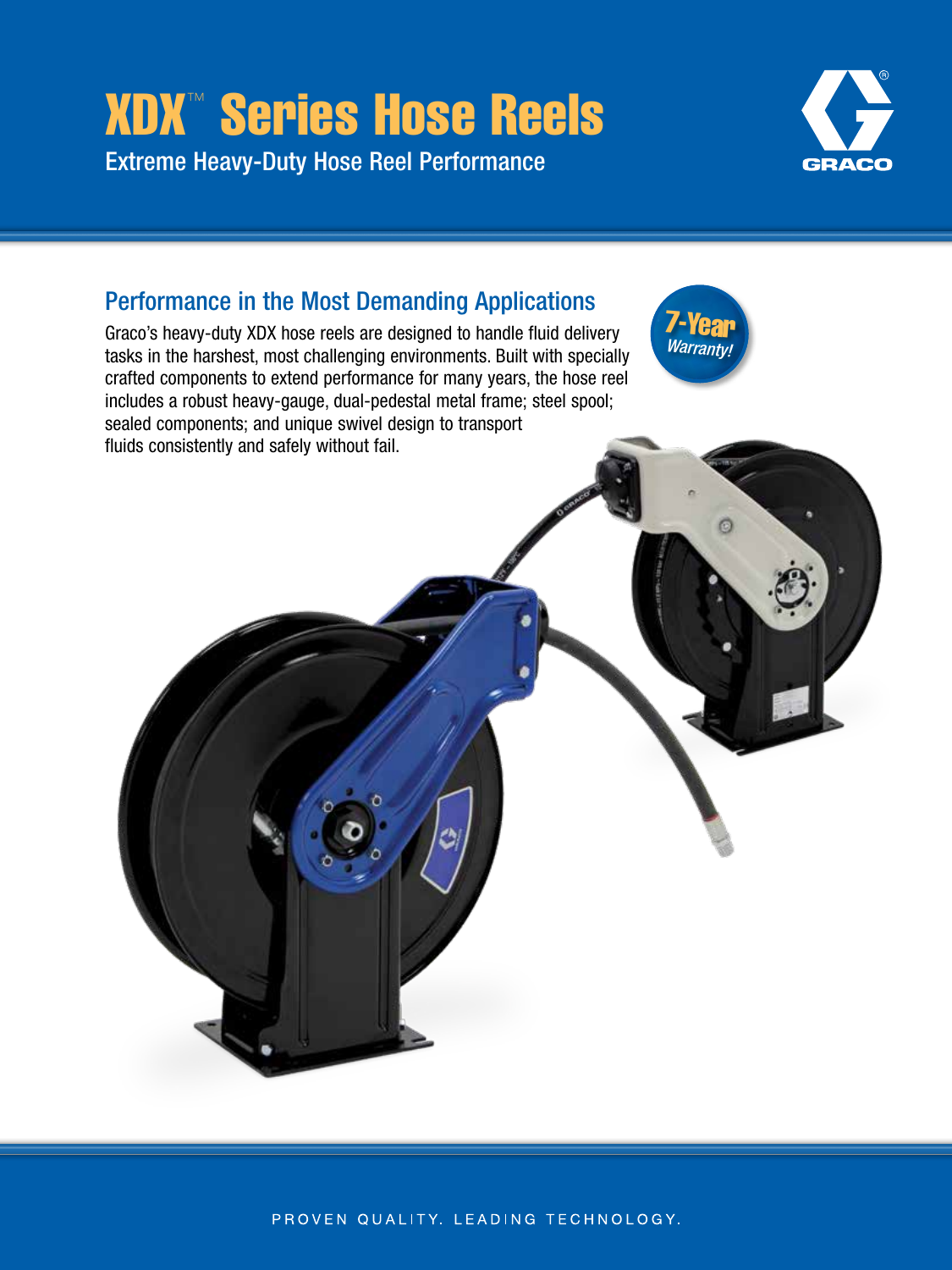# Extreme Performer

## Sealed to Protect Against Corrosion From Extreme Weather

## *Heavy-Duty Adjustable Spring*

Powerful retraction performance that allows you to easily increase or decrease spring tension while the reel is pressurized with fluid.

## *Full-Flow Swivel*

Maximize material flow with minimal pressure drop for faster fills to get more vehicles through your shop.

## *Low-Friction Cartridge Swivel*

Provides smooth reel performance with an easy-to-replace swivel cartridge, simplifying repairs.

## *Optional Adjustable Arm*

Easily change to one of six arm positions to fit your application. Order with arm (XD models) or without (XN models).

## *Durable Finish*

Baked-on enamel finish (four colors available) protects reel from corrosion.

## *Large Hose Capacity with Small Profile*

Compact pedestal and spool fits into tight spaces and can accommodate 35-65 foot (10.7-19.8 meters) hose capacity for a wide variety of applications.

#### Typical Applications

- Heavy-duty truck dealers
- Fleet maintenance
- Mining maintenance
- Public works garage
- Construction vehicle maintenance
- Heavy-duty mobile service trucks
- Mining
- Lube trucks

#### Typical Fluids Handled

- Petroleum- and synthetic-based oils (motor, gear and ATF)
- Air
- Water
- Grease
- Antifreeze/coolant
- Windshield washer fluid

#### Technical Specifications

#### Operating Temperature Range

|                   | Air/Water/Antifreeze/Windshield Washer Fluid | -20°F to 190°F (-28°C to 87°C)                                           |
|-------------------|----------------------------------------------|--------------------------------------------------------------------------|
|                   | Oil                                          | -20°F to 190°F (-28°C to 87°C)                                           |
|                   | Grease                                       | -40°F to 200°F (-40°C to 93°C)                                           |
|                   | <b>Wetted Parts</b>                          |                                                                          |
|                   | Air/Water/Antifreeze/Windshield Washer Fluid | Zinc-plated steel, stainless steel, anodized<br>aluminum, nitrile rubber |
|                   | Oil                                          | Zinc-plated steel, anodized aluminum,<br>nitrile rubber                  |
|                   | Grease                                       | Zinc-plated steel, polyurethane, steel                                   |
|                   | Weight (Without Hose)                        |                                                                          |
|                   | XD Models (With Adjustable Arm)              | 59 lb (26.5 kg)                                                          |
|                   | XN Models (Without Arm)                      | 52 lb (23.5 kg)                                                          |
|                   | Sound Pressure Level                         | 78 dB(A)                                                                 |
| Sound Power Level |                                              | 88 dB(A)                                                                 |
|                   | Instruction Manual                           | 3A8626                                                                   |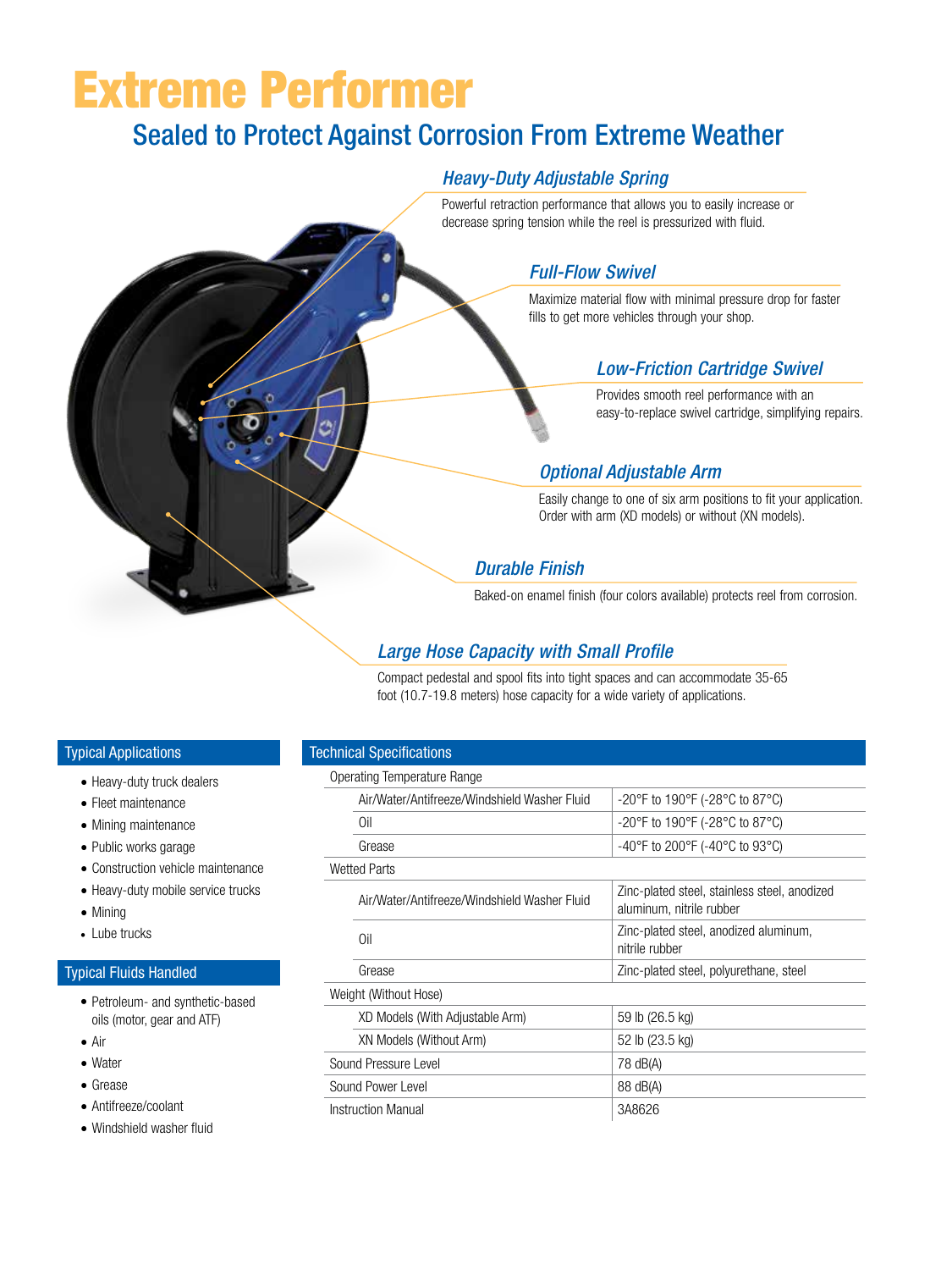## Dimensions

|   | <b>XD Models</b><br>(With Adjustable Arm) |                  | <b>XN Models</b><br>(Without Arm) |
|---|-------------------------------------------|------------------|-----------------------------------|
|   | <b>XDX 10</b>                             | <b>XDX 20</b>    | <b>XDX 20</b>                     |
| A | 7.5 in (196 mm)                           | 7.5 in (196 mm)  | 7.5 in (196 mm)                   |
| B | 16.2 in (412 mm)                          | 18.1 in (460 mm) | 18.1 in (460 mm)                  |
| C | 21.0 in (533 mm)                          | 23.4 in (594 mm) | 23.4 in (594 mm)                  |
| D | 18.0 in (457 mm)                          | 20.0 in (508 mm) | 20.0 in (508 mm)                  |
| E | 18.5 in (470 mm)                          | 21.0 in (533 mm) |                                   |
| F | 22.5 in (571 mm)                          | 25.2 in (640 mm) |                                   |

XD Models



XN Models



## Typical Mounting Configurations



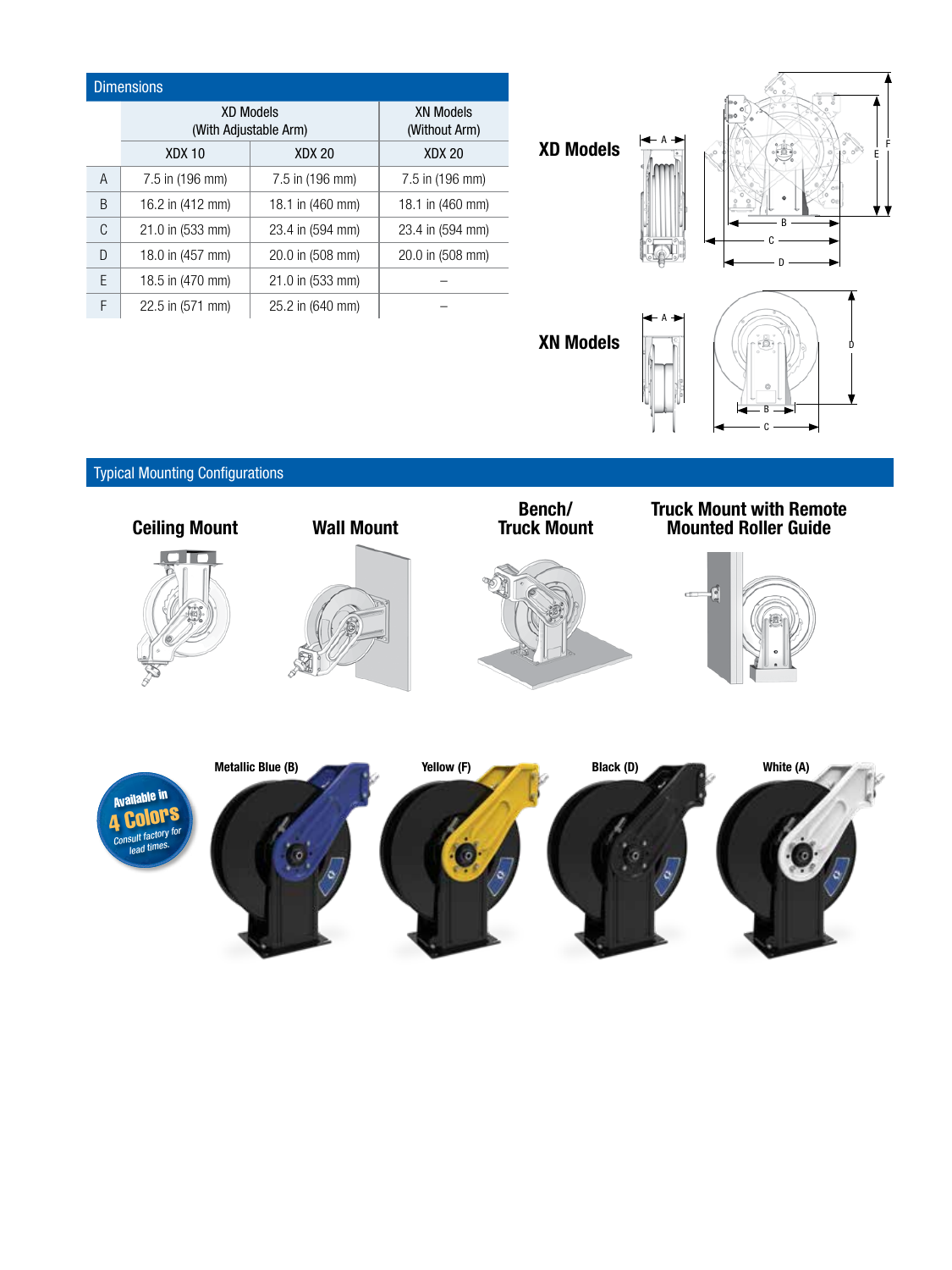## XDX 10/20 Reel Assembly Ordering Guide

XDX Series reels are available in three colors. Use the chart below to determine the correct part number to order. The last character of each part number indicates the hose reel color.

| <b>Reel Color</b> | Identifier |
|-------------------|------------|
| White             | А          |
| Metallic Blue     | B          |
| <b>Black</b>      | D          |
| Yellow            |            |



## XD Models (with Adjustable Arm)

#### Reel Assemblies

Assembly includes hose, ball stop kit and roller guide. *Required hose inlet kit sold separately.*

|             | Reel   | <b>Fluid</b>                                                      | Hose (Included) |                    | <b>Connection Size</b> |              | Maximum               | Assembly           | Recommended    |
|-------------|--------|-------------------------------------------------------------------|-----------------|--------------------|------------------------|--------------|-----------------------|--------------------|----------------|
|             | Size   |                                                                   | ID<br>in $(mm)$ | Length<br>ft $(m)$ | Inlet                  | Outlet       | Pressure<br>psi (bar) | <b>Part Number</b> | Hose Inlet Kit |
|             |        | Air/Water/Antifreeze/                                             | 3/8(10)         | 50(15)             | 1/2 NPSM(M)            | 3/8 NPT(M)   | 300 (20.7)            | <b>XDL25#</b>      |                |
|             | XDX 10 | Windshield Washer Fluid                                           | 1/2(13)         | 35(11)             | 1/2 NPSM(M)            | 1/2 NPT(M)   | 300 (20.7)            | XDL33#             | 218549         |
|             |        | Oil                                                               | 1/2(13)         | 35(11)             | 1/2 NPSM(M)            | $1/2$ NPT(M) | 2,000 (138)           | XDM33#             |                |
| <b>BOOT</b> |        | Grease                                                            | 1/4(6)          | 50(15)             | 3/8 NPSM(M)            | 1/4 NPT(M)   | 5,000 (552)           | <b>XDH15#</b>      | 218550         |
|             | XDX 20 | Air/Water/Antifreeze/<br>Windshield Washer Fluid<br>Oil<br>Grease | 3/8(10)         | 65 (20)            | 1/2 NPSM(M)            | 3/8 NPT(M)   | 300 (20.7)            | XDL56#             | 218549         |
|             |        |                                                                   | 1/2(13)         | 50(15)             | 1/2 NPSM(M)            | 1/2 NPT(M)   | 300 (20.7)            | XDL65#             |                |
|             |        |                                                                   | 1/2(13)         | 50(15)             | 1/2 NPSM(M)            | 1/2 NPT(M)   | 2,000 (138)           | <b>XDM65#</b>      |                |
|             |        |                                                                   | 3/8(10)         | 50(15)             | 3/8 NPSM(M)            | 1/4 NPT(M)   | 4,800 (331)           | <b>XDH55#</b>      | 218550         |

## Bare Reels

*Required hose inlet kit sold separately.* Fluid hose not included.

|  | Reel   |                                                  |                 | Hose (Not Included) |             | <b>Connection Size</b> | <b>Maximum</b>        | Part   | Recommended    |
|--|--------|--------------------------------------------------|-----------------|---------------------|-------------|------------------------|-----------------------|--------|----------------|
|  | Size   | Fluid                                            | ID<br>in $(mm)$ | Length<br>ft $(m)$  | Inlet       | Outlet                 | Pressure<br>psi (bar) | Number | Hose Inlet Kit |
|  | XDX 10 | Air/Water/Antifreeze/<br>Windshield Washer Fluid | 3/8(10)         | 65 (20)             | 1/2 NPSM(M) | 3/8 NPSM(F)            | 300(20.7)             | XDL2D# | 218549         |
|  |        | Oil                                              | 1/2(13)         | 35(11)              | 1/2 NPSM(M) | 1/2 NPSM(F)            | 2,000 (138)           | XDM3B# |                |
|  |        | Grease                                           | 3/8(10)         | 35(11)              | 3/8 NPSM(M) | 3/8 NPSM(F)            | 8,000 (552)           | XDH1D# | 218550         |
|  | XDX 20 | Air/Water/Antifreeze/<br>Windshield Washer Fluid | 1/2(13)         | 50(15)              | 1/2 NPSM(M) | $1/2$ NPSM(F)          | 300(20.7)             | XDL6D# | 218549         |
|  |        | Oil                                              | 1/2(13)         | 50(15)              | 1/2 NPSM(M) | 1/2 NPSM(F)            | 2,000 (138)           | XDM6D# |                |
|  |        | Grease                                           | 3/8(10)         | 50(15)              | 3/8 NPSM(M) | 3/8 NPSM(F)            | 8,000 (552)           | XDH5D# | 218550         |

#### XN Models (without Adjustable Arm)

Includes hose guide kit. *Required hose inlet kit sold separately.*

|  | <b>Fluid</b><br><b>Reel Size</b> |                            | Hose (Included) |                    | <b>Connection Size</b> |              | <b>Maximum</b>        | <b>Part Number</b>  | Hose                    | Recommended    |
|--|----------------------------------|----------------------------|-----------------|--------------------|------------------------|--------------|-----------------------|---------------------|-------------------------|----------------|
|  |                                  |                            | ID<br>in $(mm)$ | Length<br>ft $(m)$ | Inlet                  | Outlet       | Pressure<br>psi (bar) | <b>Black</b>        | Guide Kit<br>(Included) | Hose Inlet Kit |
|  | XDX 20<br>Oil<br>Grease          | Air/Water/<br>Antifreeze/  | 3/8(10)         | 65 (20)            | 1/2 NPSM(M)            | 3/8 NPT(M)   | 300 (20.7)            | XNL56D              | 15Y478                  | 218549         |
|  |                                  | Windshield<br>Washer Fluid | 1/2(13)         | 50(15)             | $1/2$ NPSM(M)          | 1/2 NPT(M)   | 300 (20.7)            | XNL65D              |                         |                |
|  |                                  |                            | 1/2(13)         | 50(15)             | $1/2$ NPSM(M)          | 1/2 NPT(M)   | 2,000 (138)           | XNM65D              |                         |                |
|  |                                  |                            | 3/8(10)         | 50(15)             | 3/8 NPSM(M)            | $1/4$ NPT(M) | 4,800 (331)           | XNH <sub>55</sub> D |                         | 218550         |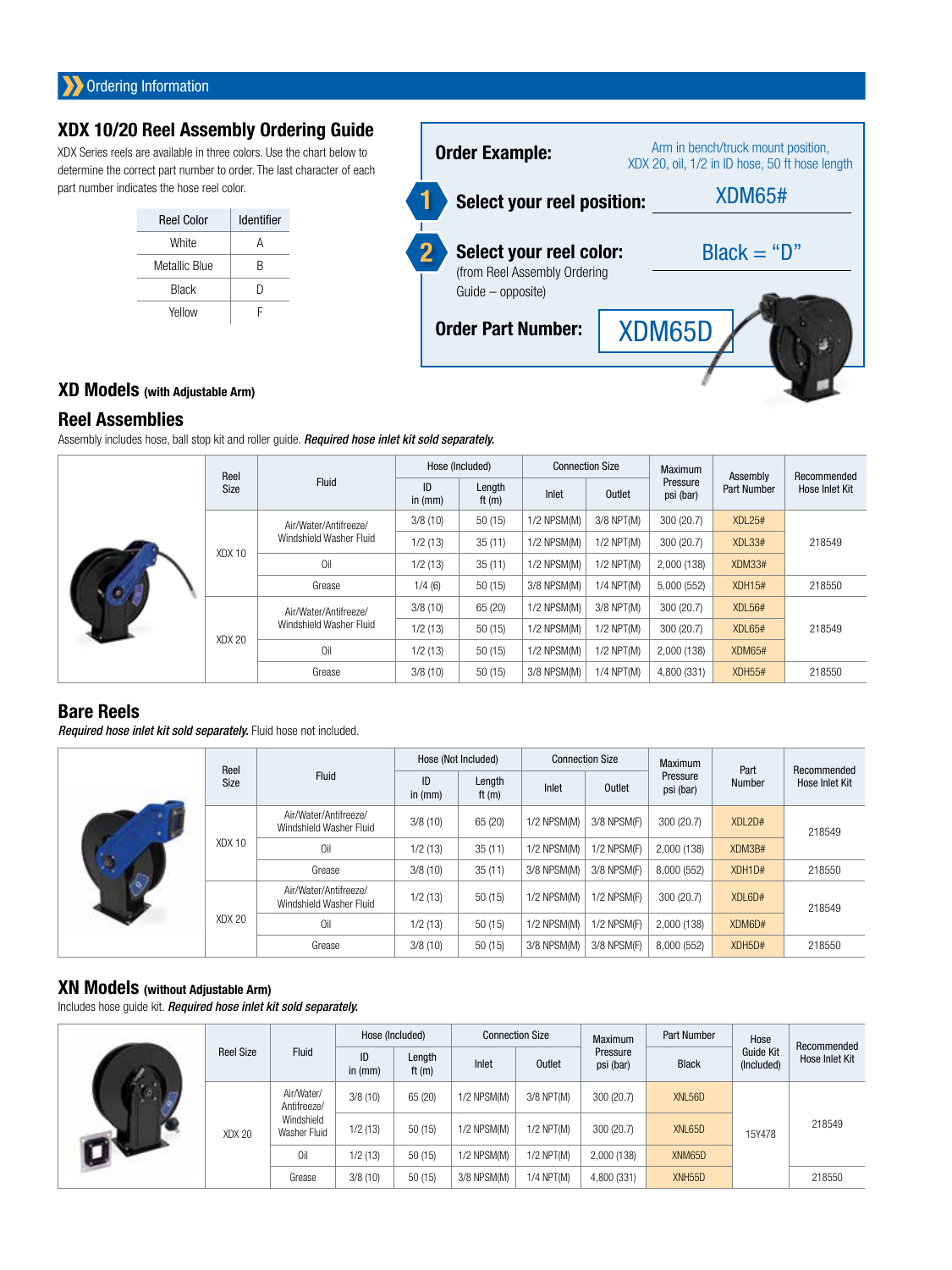#### Enclosure Kits for One Reel

Open mounting accommodates up to six reels. Includes all parts necessary to mount on wall or ceiling. Requires Enclosed Reel Mounting Channel.

| <b>Reel Size</b> | White  | <b>Metallic Blue</b> | Red    | <b>Black</b> | Dark Blue | Yellow | Required End-Caps (set of 2) |
|------------------|--------|----------------------|--------|--------------|-----------|--------|------------------------------|
| XDX 10           | 24N331 | 24N332               | 24N333 | 24N334       | 24N335    | 24N336 | 24A950                       |
| XDX 20           | 24N337 | 24N339               | 24N340 | 24N341       | 24N342    | 24N343 | 24A951                       |

#### Mounting Channels

Accommodates up to six reels. Includes all parts necessary to mount on wall or ceiling.

| <b>Description</b>                    | Reel         | 2 Reels | 3 Reels | 4 Reels      | 5 Reels | 6 Reels |  |
|---------------------------------------|--------------|---------|---------|--------------|---------|---------|--|
| <b>Enclosed Reel Mounting Channel</b> | 24N323       | 24N324  | 24N325  | 24N326       | 24N327  | 24N328  |  |
| Open Reel Mounting Channel            | 24A219       | 24A220  | 24A221  | 24A222       | 24A222  | 24A222  |  |
| I-Beam Mounting Bracket*              | 204741 (x 2) |         |         | 204741 (x 3) |         |         |  |

\*Secures mounting channel to I-beam without drilling – 2 are required for 1-3 reels, and 3 are required for 4-6 reels.

#### Retrofit Adapter Kits

| Description                                                                                     | Part Number |
|-------------------------------------------------------------------------------------------------|-------------|
| Includes all parts to mount hose reel to existing 500 series mounting pattern without enclosure | 24A224      |
| Includes all parts to convert XDX 20 hose reels to fit existing 500 series enclosures           | 24P914      |

#### Hose Inlet Kits

A hose inlet kit is required when ordering an XDX reel.

| Maximum Working Pressure psi (bar) | Size in (mm) | Length $ft(m)$ | Part Number |
|------------------------------------|--------------|----------------|-------------|
| 2.000(137)                         | 1/2(13)      |                | 218549      |
| 4,000 (276)                        | 3/8(10)      | 2(0.6)         | 218550      |
| 5,000(345)                         | 1/4 (6)      |                | 224417      |

#### Ball Stop Kits

XDX reel packages include ball stop kits. Items below are available for bare reels and as replacement parts.

|                                                                                                       | 222225 |
|-------------------------------------------------------------------------------------------------------|--------|
| For 1/4 in (6 mm) ID hose (not compatible with XD 30, 700 or 750)                                     |        |
| For 1/4 in to 3/8 in (6 mm to 10 mm) ID hose (not for use with XD 30, 700 or 750)                     | 218340 |
| 0.782 in ID used for 3/8 in and 1/2 in (10 mm and 13 mm) hose (not compatible with XD 30, 700 or 750) | 218341 |
| 1.0 in ID used for 5/8 in (16 mm) hose                                                                | 237872 |
| 1.123 in ID used for 3/4 in (19 mm) hose                                                              | 237873 |
| 1.374 in ID used for 1 in (25 mm) hose                                                                | 237874 |
| For 3/8 in (10 mm) ID hose                                                                            | 24D132 |
| For $1/2$ in $(13 \text{ mm})$ ID hose                                                                | 24D133 |

#### Valve Hanger Kit

| <b>Description</b>                                                                     | Part Number |
|----------------------------------------------------------------------------------------|-------------|
| Mounts to side of reel to allow hanging of non-metered and high-flow dispensing valves | 224444      |

#### Self-Adhesive Identification Label Set

| Description                                                                                                                                                                                   | <b>Part Number</b> |
|-----------------------------------------------------------------------------------------------------------------------------------------------------------------------------------------------|--------------------|
| Set includes: 1 in x 5 in (25.4 mm x 127 mm) hose reel labels for Antifreeze, Water, SAE 5-40, SAE 10-40,<br>SAE 20W. Hydraulic. Gear. SAE 10W. SAE 10-30. SAE 30W. Dexron. Air. Chassis. ATF | 180698             |

#### Hose Identification Wraps

Vinyl hose wrap for easy identification of meter fluid.

| Description  | <b>Part Number</b> |
|--------------|--------------------|
| Red          | 17S659             |
| Blue         | 17S660             |
| Green        | 17S661             |
| Yellow       | 17S662             |
| <b>White</b> | 17S663             |